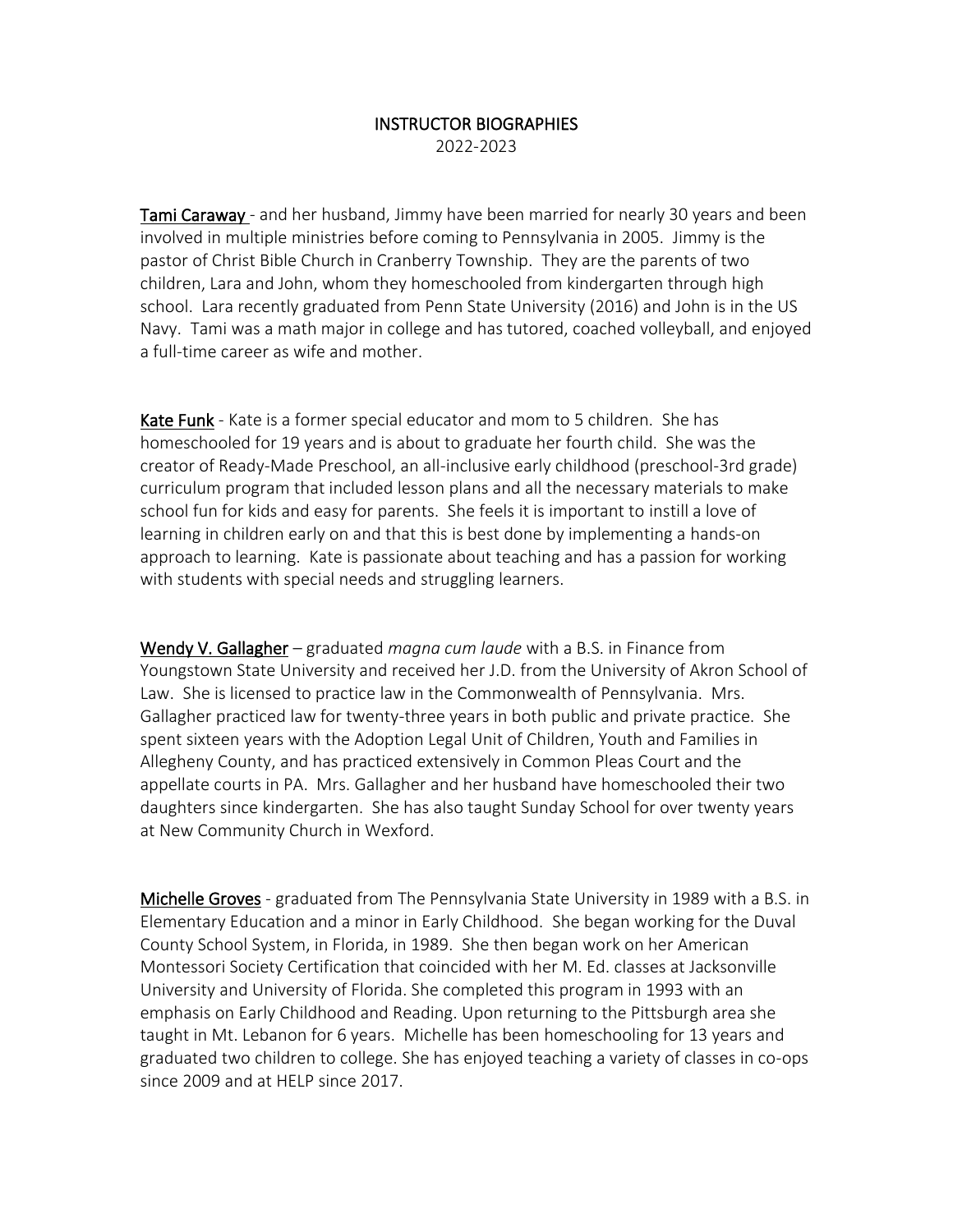Paul Holdren - has a bachelor's degree in Political Science and Speech Communications from Concord University, and a master's degree in Health Administration from Wilkes University. His post graduate work in Business Administration was done at the Wharton School of the University of Pennsylvania. In high school and college, he participated on varsity debate teams including competing in state and national debate tournaments, participating in over 30 debate competitions during his scholastic debate career. During his professional career, he held various C-suite executive management positions with Anthem, Inc., Health America, and Blue Cross/Blue Shield, and Deloitte consulting. He also served as an adjunct professor at Marywood University and instructed at Penn State University and Wilkes University. Mr. Holdren is currently the President of Adeptys (a-Dep'-tis) Consulting, a healthcare management consulting company.Paul has been married to his wife, Debbie, for forty-four years, residing in the Wexford and Cranberry Township areas for the last twenty years. They have one son, Zachary. He considers his faith and his family his greatest gifts.

Carrie Hungerman - She and her husband Mike have home-educated and graduated their 4 adult sons, participating in home-education for over 25 years. A background in education/personal training in Business/Clerical, Cosmetology, and Liturgical Worship Dance. Her passions include worship & prayer, family, home education, history, and literature. She loves to read and write poetry, enjoys book clubs, and has a penchant for scrabble. A voracious reader, she enjoys reading aloud and having discussions about themes, our Christian world view and how a story can relate to our lives. She has taught many classes in dance, poetry, and literature with historical fiction, vocabulary, and discussion activities as part of the curriculum. Carrie enjoys teaching literature and instilling a love of reading in her students.

Winkie Ilic - Winkie (a.k.a. "Miss Winkie") has been teaching for 31 years and specifically in the homeschool community for the past 11 years. Originally from Chicago, she earned her B.A. from the University of Illinois (Urbana-Champaign) (German, Russian and a minor in music) and her M.A. in Modern Foreign Languages (German and Russian) at the University of Tennessee. Her teaching background includes teaching a variety of courses at UT and extensive academic and professional advising for undergraduate students. While most of her professional experience prior to becoming a homeschool mom was international, she also enjoys teaching analytical and executive skills through history subjects, such as the U.S. History the Presidents course which she has taught in one form or another, on and off for the past 8 years. Besides homeschool students, Winkie teaches the pre-K through Kindergarten Sunday school class at her church and gives piano lessons out of her home studio in Seven Fields. One could summarize her teaching goals down to these three points: Trust in God, don't squander freedom and apply yourself.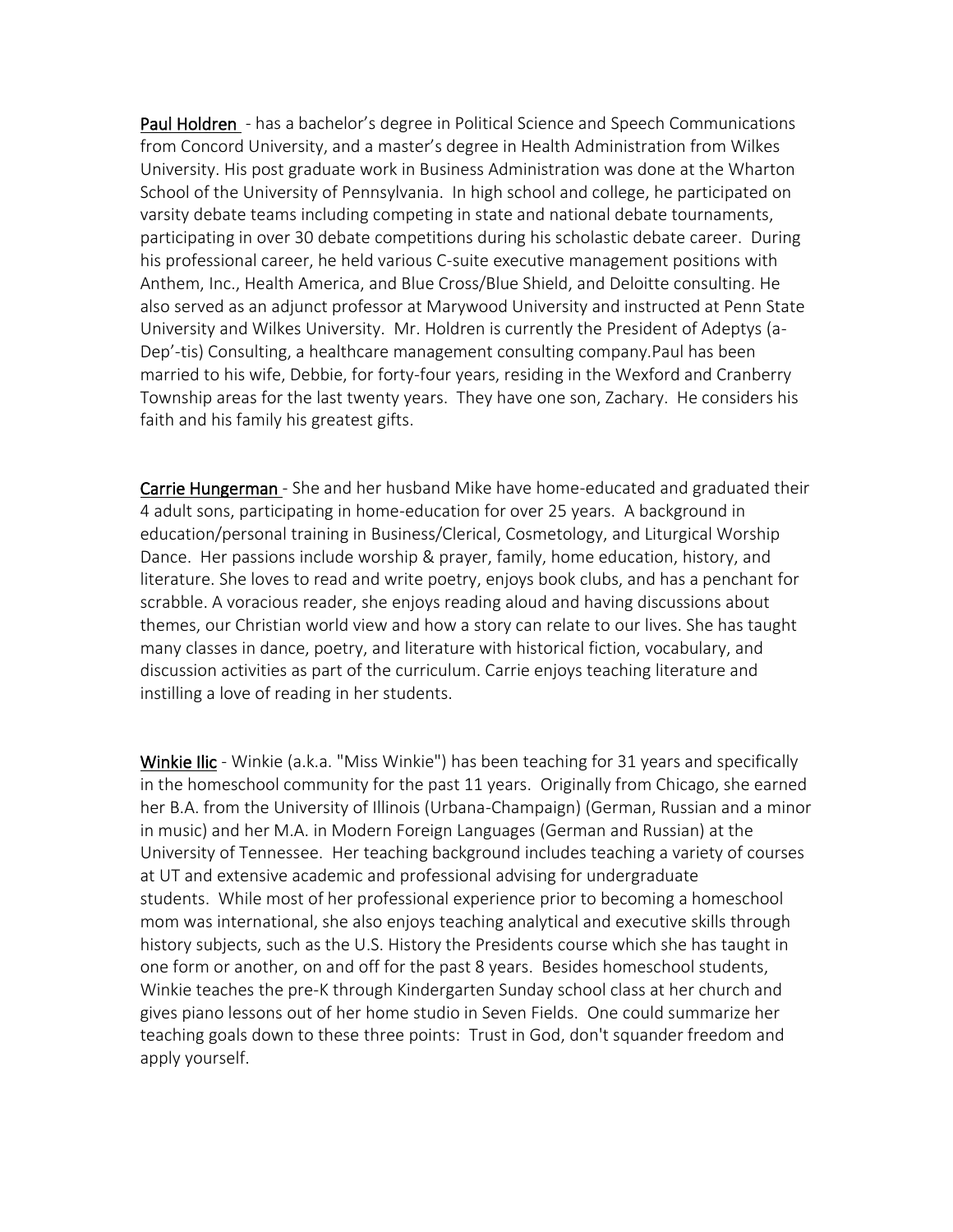Jenny Lafferty – Jenny received a bachelor's degree in Plant and Soil Science in 1995. She has pursued a Bible degree. She worked over 10 years in agricultural research while working toward her master's degree in agricultural education. After her educational studies and career, Jenny married a minister. Shortly after that, their family began to grow. They home educate their six children. One of Jenny's top educational goals is to encourage children's natural love of learning, which can lead them their whole life. "Children are our future, teach them well."

Terry Lafferty - began working with teenagers in 1984. He has been a minister, preacher and teacher for over 30 years. He was very involved in speech, debate and drama throughout high school and college, performing and competing at events throughout eastern United States. He is a graduate of Oklahoma Christian University. He is married and the father of 6 children. His passion is his family and teaching and helping others discover who they are in Christ.

Pastor Norb Levesque - Pastor Norb was born June 10, 1967 in Fall River, MA. He graduated from Boston Baptist College in 1997 and is currently enrolled in Trinity College and Seminary for post graduate work. Pastor Norb has served as a youth pastor from 1995 through 2000 at both Third Baptist Church in Fall River, MA, and Rolling Hills Baptist Church in Penn Hills, PA. He then served as a senior pastor at hillside Bible Baptist Church in Dighton, MA from 2001 through 2006. He is currently serving at Woodland Valley Church in Mars, PA and has been there since 2007. Pastor Norb lives in Butler, PA with his wife Angela and three children.

**Connie Lee** – and her husband Michael immigrated from China 14 years ago and they have three children. Connie earned her Ph.D. in Material Science, from the Chemistry Department of Indiana University, Bloomington in 2010 (we are Hoosiers!). After that, she did another year of post-doctoral training in brain cancer research at the University of Chicago Hospital. Connie is right now a full-time mom and by God's grace, she is entering her sixth year of her homeschool journey. She has taught a number of undergraduate-level chemistry lecture/lab courses during her doctoral program. She also has tutored middle/high school students on various science subjects. Teaching is always a passion of hers. In her spare time, Connie enjoys playing piano and sports. She loves spending time with her family and church friends.